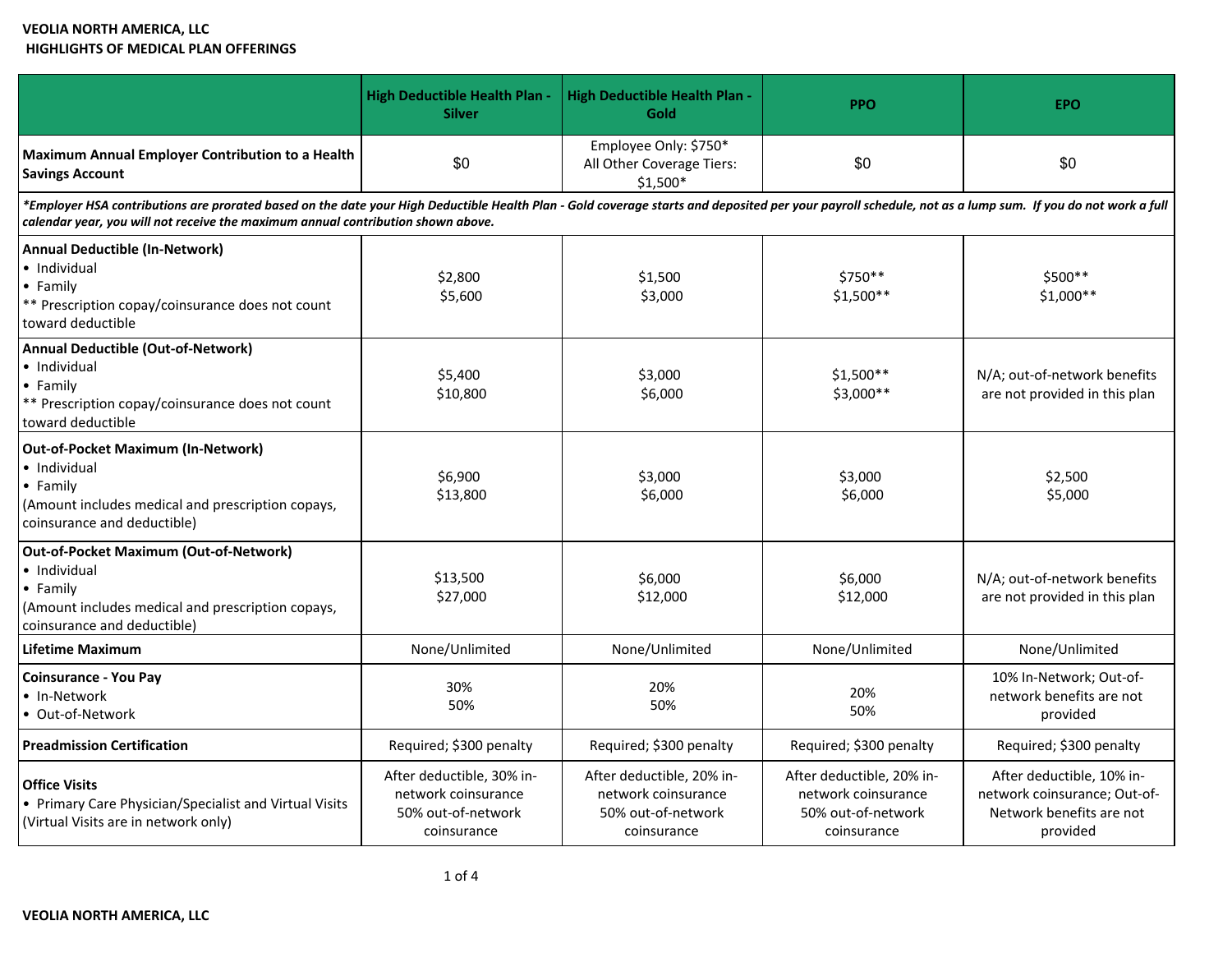#### **HIGHLIGHTS OF MEDICAL PLAN OFFERINGS**

|                                                                                                         | <b>High Deductible Health Plan -</b><br><b>Silver</b>                                                               | High Deductible Health Plan -<br><b>Gold</b>                                          | <b>PPO</b>                                                                            | <b>EPO</b>                                                                                        |
|---------------------------------------------------------------------------------------------------------|---------------------------------------------------------------------------------------------------------------------|---------------------------------------------------------------------------------------|---------------------------------------------------------------------------------------|---------------------------------------------------------------------------------------------------|
| Preventive Care (Annual physicals, well-women care,                                                     | If in-network, covered at 100% with no out-of-pocket cost to employee. If out-of-network, subject to out-of-network |                                                                                       |                                                                                       |                                                                                                   |
| well-child care, PSA tests, etc.)                                                                       | deductible and coinsurance, if applicable.                                                                          |                                                                                       |                                                                                       |                                                                                                   |
| <b>Inpatient Hospital</b>                                                                               | After deductible, 30% in-<br>network coinsurance<br>50% out-of-network<br>coinsurance                               | After deductible, 20% in-<br>network coinsurance 50% out-<br>of-network coinsurance   | After deductible, 20% in-<br>network coinsurance<br>50% out-of-network<br>coinsurance | After deductible, 10% in-<br>network coinsurance; Out-of-<br>Network benefits are not<br>provided |
| <b>Outpatient Surgery</b>                                                                               | After deductible, 30% in-                                                                                           | After deductible, 20% in-                                                             | After deductible, 20% in-                                                             | After deductible, 10% in-                                                                         |
|                                                                                                         | network coinsurance                                                                                                 | network coinsurance                                                                   | network coinsurance                                                                   | network coinsurance; Out-of-                                                                      |
|                                                                                                         | 50% out-of-network                                                                                                  | 50% out-of-network                                                                    | 50% out-of-network                                                                    | Network benefits are not                                                                          |
|                                                                                                         | coinsurance                                                                                                         | coinsurance                                                                           | coinsurance                                                                           | provided                                                                                          |
| <b>Outpatient Hospital/Facility Services (includes such</b>                                             | After deductible, 30% in-                                                                                           | After deductible, 20% in-                                                             | After deductible, 20% in-                                                             | After deductible, 10% in-                                                                         |
| services as radiation therapy, chemotherapy, renal                                                      | network coinsurance                                                                                                 | network coinsurance                                                                   | network coinsurance                                                                   | network coinsurance; Out-of-                                                                      |
| dialysis, electroconvulsive therapy, diagnostic                                                         | 50% out-of-network                                                                                                  | 50% out-of-network                                                                    | 50% out-of-network                                                                    | Network benefits are not                                                                          |
| services)                                                                                               | coinsurance                                                                                                         | coinsurance                                                                           | coinsurance                                                                           | provided                                                                                          |
| Lab and X-Ray<br>• Physician's Office<br>• Hospital or Outpatient Facility                              | After deductible, 30% in-<br>network coinsurance<br>50% out-of-network<br>coinsurance                               | After deductible, 20% in-<br>network coinsurance<br>50% out-of-network<br>coinsurance | After deductible, 20% in-<br>network coinsurance<br>50% out-of-network<br>coinsurance | After deductible, 10% in-<br>network coinsurance; Out-of-<br>Network benefits are not<br>provided |
| <b>Emergency Room</b><br>• True emergency                                                               | 30% after deductible                                                                                                | 20% after deductible                                                                  | 20% after deductible                                                                  | 10% after deductible                                                                              |
| • Non-Emergency                                                                                         | 50% after out-of-network                                                                                            | 50% after out-of-network                                                              | 50% after out-of-network                                                              | No coverage for out-of-network                                                                    |
|                                                                                                         | deductible for Non-Emergency                                                                                        | deductible for Non-Emergency                                                          | deductible for Non-Emergency                                                          | if Non-Emergency                                                                                  |
| <b>Urgent Care</b>                                                                                      | After deductible, 30% in-                                                                                           | After deductible, 20% in-                                                             | After deductible, 20% in-                                                             | After deductible, 10% in-                                                                         |
|                                                                                                         | network coinsurance                                                                                                 | network coinsurance                                                                   | network coinsurance                                                                   | network coinsurance; Out-of-                                                                      |
|                                                                                                         | 50% out-of-network                                                                                                  | 50% out-of-network                                                                    | 50% out-of-network                                                                    | Network benefits are not                                                                          |
|                                                                                                         | coinsurance                                                                                                         | coinsurance                                                                           | coinsurance                                                                           | provided                                                                                          |
| Skilled Nursing Facility (100 day max***)<br>Home Health Care (120 visit max***)<br><b>Hospice Care</b> | After deductible, 30% in-<br>network coinsurance<br>50% out-of-network<br>coinsurance                               | After deductible, 20% in-<br>network coinsurance<br>50% out-of-network<br>coinsurance | After deductible, 20% in-<br>network coinsurance<br>50% out-of-network<br>coinsurance | After deductible, 10% in-<br>network coinsurance; Out-of-<br>Network benefits are not<br>provided |

**\*\*\*Maximums are on a calendar year basis and applies to both in-network and out of network coverage**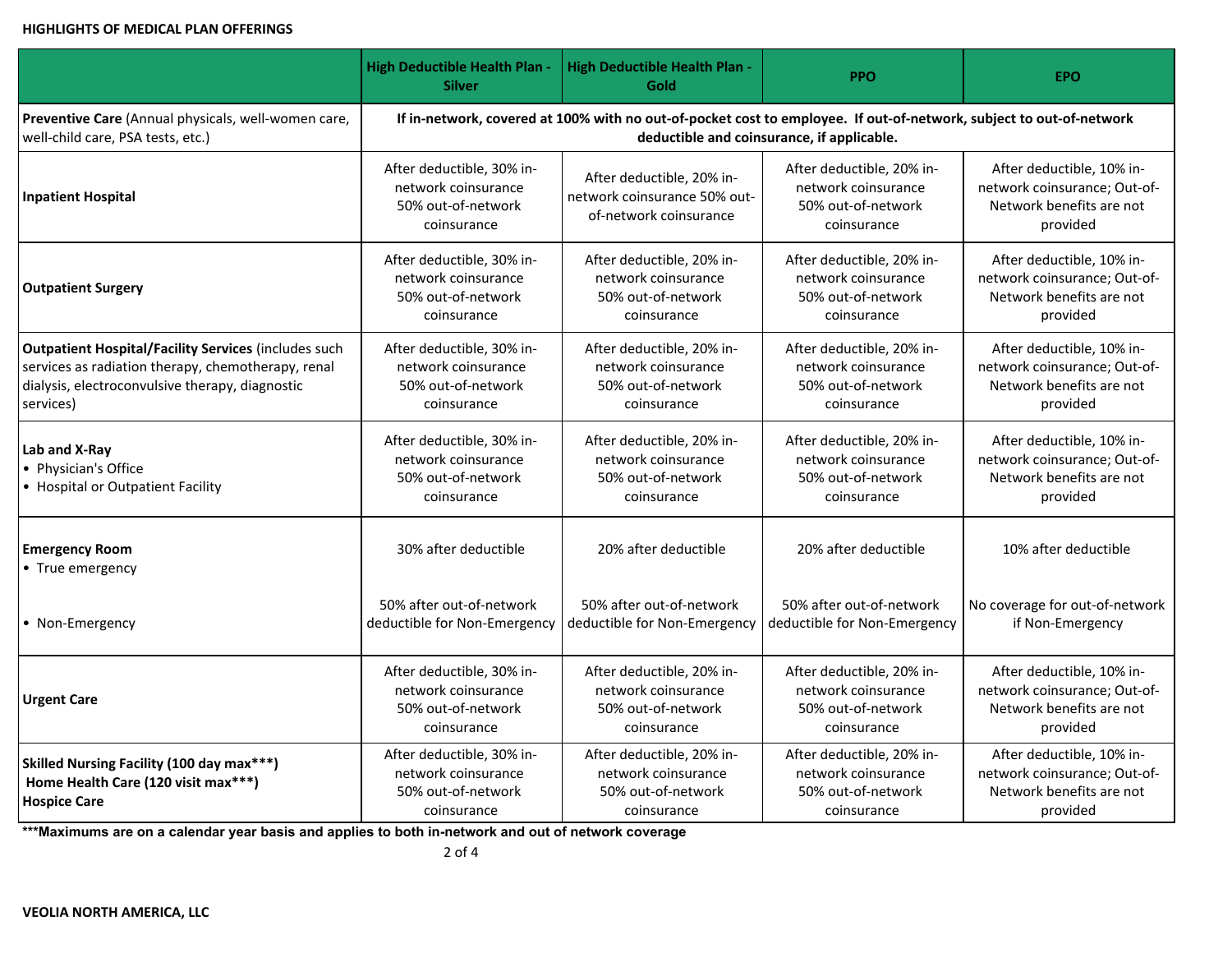### **HIGHLIGHTS OF MEDICAL PLAN OFFERINGS**

|                                                                                                                                                                                                                                                          | <b>High Deductible Health Plan -</b><br><b>Silver</b>                                 | <b>High Deductible Health Plan -</b><br>Gold                                          | <b>PPO</b>                                                                            | <b>EPO</b>                                                                                        |
|----------------------------------------------------------------------------------------------------------------------------------------------------------------------------------------------------------------------------------------------------------|---------------------------------------------------------------------------------------|---------------------------------------------------------------------------------------|---------------------------------------------------------------------------------------|---------------------------------------------------------------------------------------------------|
| Therapies<br>• Physical<br>• Occupational<br>• Speech<br>(60 visit per therapy annual maximum)***<br>• Chiropractic and Osteopathic (Combined 60 visit<br>annual maximum)***<br>• Acupuncture (Combined 20 visit annual maximum)                         | After deductible, 30% in-<br>network coinsurance<br>50% out-of-network<br>coinsurance | After deductible, 20% in-<br>network coinsurance<br>50% out-of-network<br>coinsurance | After deductible, 20% in-<br>network coinsurance<br>50% out-of-network<br>coinsurance | After deductible, 10% in-<br>network coinsurance; Out-of-<br>Network benefits are not<br>provided |
| <b>Maternity Care</b><br>• Pre/post natal care<br>• Delivery charges (physician only)<br>• In-hospital doctor visit<br>• Inpatient hospital                                                                                                              | After deductible, 30% in-<br>network coinsurance<br>50% out-of-network<br>coinsurance | After deductible, 20% in-<br>network coinsurance<br>50% out-of-network<br>coinsurance | After deductible, 20% in-<br>network coinsurance<br>50% out-of-network<br>coinsurance | After deductible, 10% in-<br>network coinsurance; Out-of-<br>Network benefits are not<br>provided |
| <b>Infertility Coverage</b><br>• Testing and Diagnosis<br>• Voluntary sterilization                                                                                                                                                                      | After deductible, 30% in-<br>network coinsurance<br>50% out-of-network<br>coinsurance | After deductible, 20% in-<br>network coinsurance<br>50% out-of-network<br>coinsurance | After deductible, 20% in-<br>network coinsurance<br>50% out-of-network<br>coinsurance | After deductible, 10% in-<br>network coinsurance; Out-of-<br>network benefits are not<br>provided |
| • Advanced Reproductive Technology (ART) includes<br>artificial insemination, ovulation induction and IVF<br>treatment.                                                                                                                                  | <b>Not Covered</b>                                                                    | Not Covered                                                                           | Not Covered                                                                           | Not Covered                                                                                       |
| <b>Mental Health and Substance Abuse</b><br>• Inpatient<br>• Outpatient                                                                                                                                                                                  | After deductible, 30% in-<br>network coinsurance<br>50% out-of-network<br>coinsurance | After deductible, 20% in-<br>network coinsurance<br>50% out-of-network<br>coinsurance | After deductible, 20% in-<br>network coinsurance<br>50% out-of-network<br>coinsurance | After deductible, 10% in-<br>network coinsurance; Out-of-<br>Network benefits are not<br>provided |
| <b>Ambulance Services</b><br>Note: Non-emergency ambulance services for out-of-<br>network providers are subject to out-of-network<br>deductible and co-insurance. True emergencies will<br>be covererd at the in-network deductible and<br>coinsurance. | After deductible, 30% in-<br>network coinsurance<br>50% out-of-network<br>coinsurance | After deductible, 20% in-<br>network coinsurance<br>50% out-of-network<br>coinsurance | After deductible, 20% in-<br>network coinsurance<br>50% out-of-network<br>coinsurance | After deductible, 10% in-<br>network coinsurance; Out-of-<br>Network benefits are not<br>provided |

**\*\*\*Maximums are on a calendar year basis and applies to both in-network and out of network coverage**